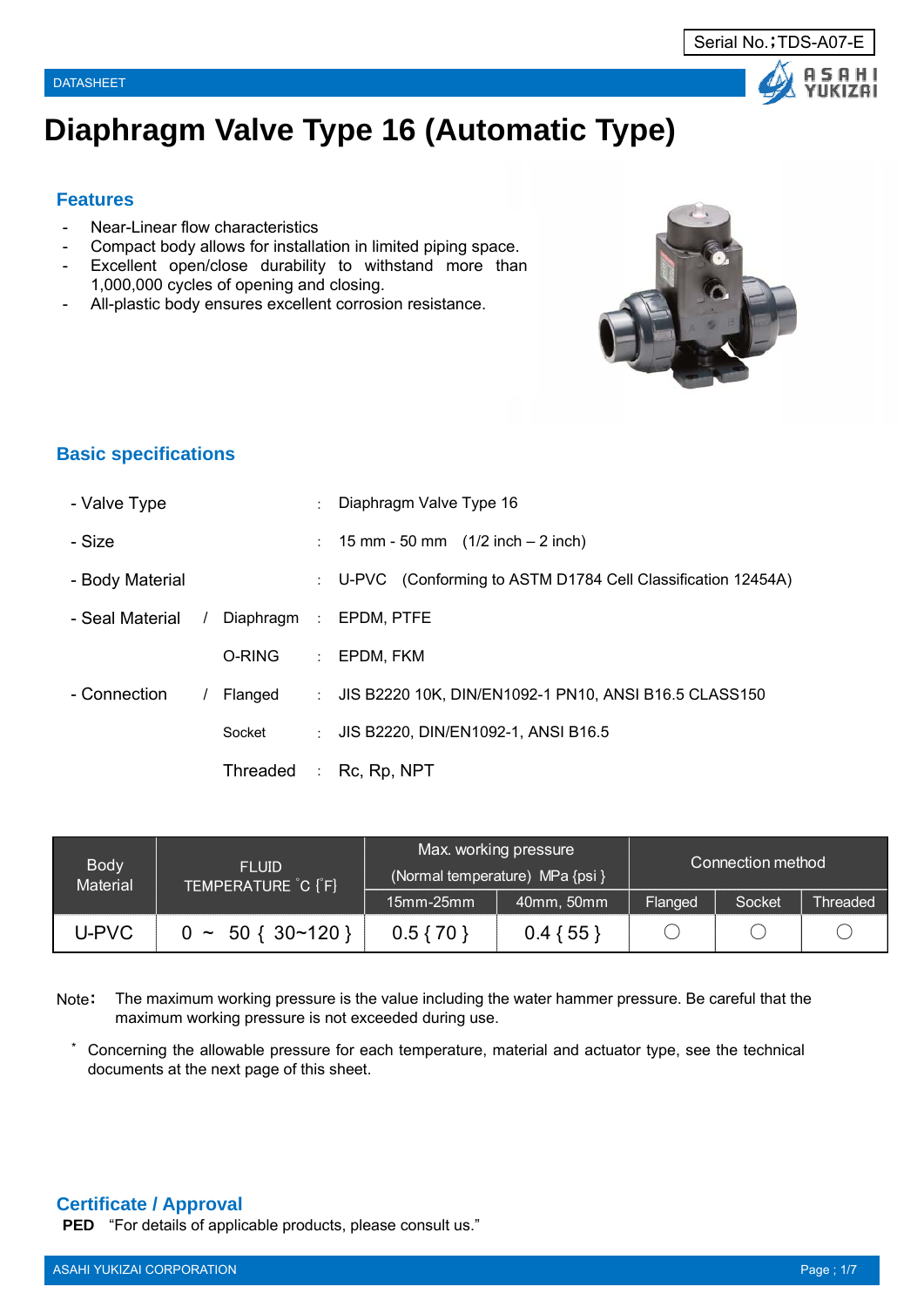



## **Working pressure vs. Temperature**



Note : Make sure that the temperature and pressure are within the working range during operation. (If the tolerance range is exceeded during use, the valve may be damaged.)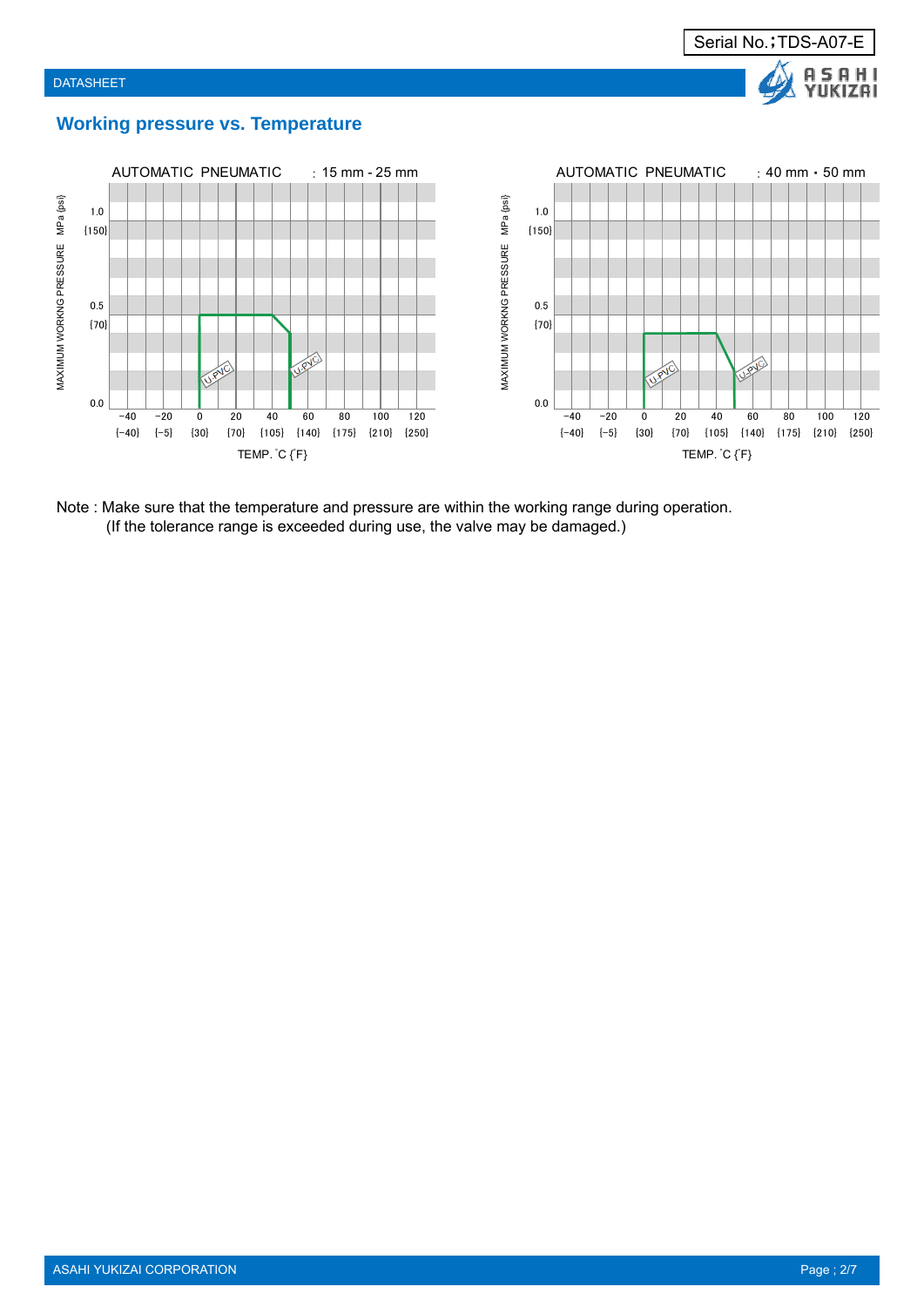







Flanged<br>F End

Serial No.; TDS-A07-E

Δ

A S A H I<br>YUKIZAI

Threaded End £ ā







| JIS, DIN (Unit: mm) |                |       |       |                 |       |               | <b>JIS</b>     |                       |                 |               | <b>DIN</b>      |                     |    |               |                 |
|---------------------|----------------|-------|-------|-----------------|-------|---------------|----------------|-----------------------|-----------------|---------------|-----------------|---------------------|----|---------------|-----------------|
| mm                  | D <sub>1</sub> | H     |       |                 |       |               |                | <b>FLANGED JIS10K</b> |                 | <b>SOCKET</b> | <b>THREADED</b> | <b>FLANGED PN10</b> |    | <b>SOCKET</b> | <b>THREADED</b> |
|                     |                |       | $H_1$ | H <sub>2</sub>  | $H_3$ | A             | A <sub>2</sub> |                       |                 |               |                 |                     |    |               |                 |
| 15                  | 48             | 79.0  | 33.0  | 33              | 60    | $\Box 50$     | 38             | 158                   | 12              | 124.4         | 117.0           | 145                 | 12 | 117           | 117             |
| 20                  | 60             | 108.0 | 36.5  | 44              | 76    | $\Box 60$     | 43             | 191                   | 14 <sub>1</sub> | 147.0         | 139.0           | 169                 | 14 | 138           | 139             |
| 25                  | 70             | 109.0 | 37.5  | 45              | 77    | □60           | 43             | 205.5                 | 14 <sub>1</sub> | 163.5         | 149.5           | 178.5               | 14 | 149.5         | 149.5           |
| 40                  | 100            | 161.5 | 53.0  | 68              | 115   | $\square$ 95  | 60             | 264                   | 16 <sup>1</sup> | 241.0         | 215.0           | 252                 | 16 | 216           | 215             |
| 50                  | 126            | 188.5 | 66.0  | 83 <sub>1</sub> | 137   | $\square$ 115 | 70.5           | 297                   | 16 <sup>1</sup> | 283.0         | 260.0           | 293                 | 16 | 260           | 260             |

|      | ANSI (Unit: inch) |       |      |       |                |       | <b>ANSI</b> |                |                |      |               |          |
|------|-------------------|-------|------|-------|----------------|-------|-------------|----------------|----------------|------|---------------|----------|
|      |                   |       | н    | $H_1$ |                |       |             |                | <b>FLANGED</b> |      | <b>SOCKET</b> | THREADED |
| inch | mm                | $D_1$ |      |       | H <sub>2</sub> | $H_3$ | A           | A <sub>2</sub> |                |      |               |          |
| 1/2  | 15                | .89   | 3.11 | 1.30  | 1.30           | 2.36  | 1.97        | 1.49           | 6.22           | 0.47 | 5.04          | 4.61     |
| 3/4  | 20                | 2.36  | 4.25 | 1.44  | 1.73           | 2.99  | 2.36        | 1.69           | 7.52           | 0.55 | 5.83          | 5.47     |
|      | 25                | 2.76  | 4.29 | 1.48  | 1.77           | 3.03  | 2.36        | 1.69           | 8.09           | 0.55 | 6.44          | 5.89     |
| 1/2  | 40                | 3.94  | 6.36 | 2.09  | 2.68           | 4.53  | 3.74        | 2.36           | 10.39          | 0.63 | 9.29          | 8.46     |
| 2    | 50                | 4.96  | 7.42 | 2.60  | 3.27           | 5.39  | 4.53        | 2.77           | 11.69          | 0.63 | 10.71         | 10.24    |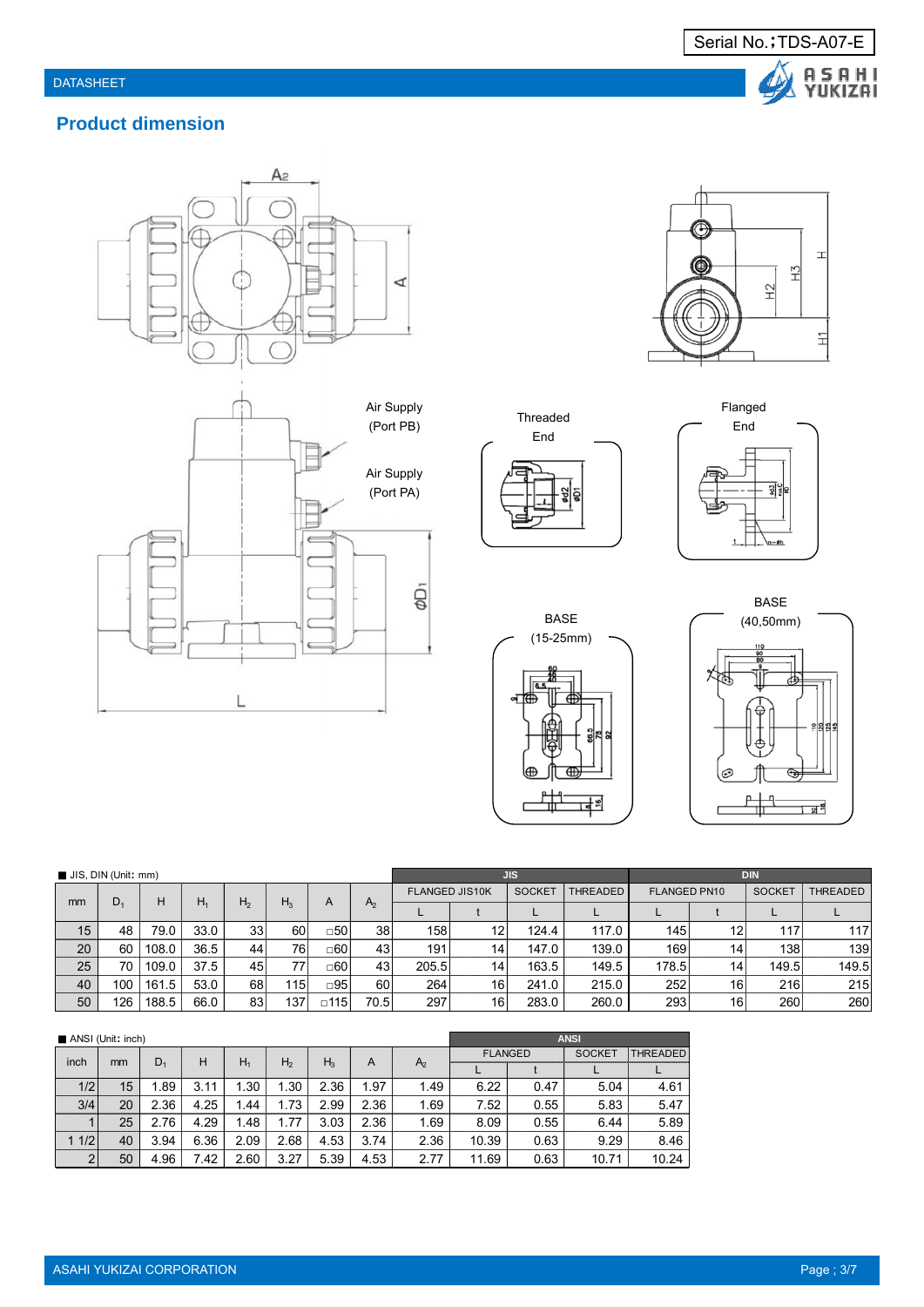



# **Parts list**



| 8 IU ILINUER DUU I |                         |                      | used for size . Zu-Suitiit | 38 ISPEED GUINI RULLER | IAII TU ODEIT                |
|--------------------|-------------------------|----------------------|----------------------------|------------------------|------------------------------|
| 9 GAUGE COVER (A)  | PC                      | 21 STOP RING         | 2 PVDF                     |                        | POM/ COPPER ALLOY            |
| 11 $ O-RING(A) $   | <b>EPDM. FKM. FKM-F</b> |                      | Used For Flanged End       |                        | 2 Double Acting              |
| $12$ O-RING (B)    | EPDM. FKM. FKM-F        | 22 $\mathsf{CAP}(A)$ | 8 EPDM                     |                        | POM/ COPPER ALLOY            |
|                    | Used For PTFE diaphragm |                      | Used For Air To Open       | 40 COMPRESSOR          | PVDF Used For EPDM Diaphragm |
| 13 O-RING ( C )    |                         |                      | Does Not Figure            | 41 INSERTED METAL      | <b>ISTAINLESS STEEL</b>      |
| 14 O-RING (D)      | EPDM. FKM. FKM-F        | 24 PLUG              | <b>IEPDM</b>               | OF DIAPHRAGM           | Used For EPDM Diaphragm      |
| 15 O-RING (E)      |                         |                      | Used For Air To Open       |                        |                              |
| 16 $O-RING$ (F)    |                         |                      | Does Not Figure            |                        |                              |
|                    |                         |                      |                            |                        |                              |

The shape and appearance of assembly differ a little with nominal size compared to this drawing. The diaphragm material of 40mm and 50mm is only PTFE.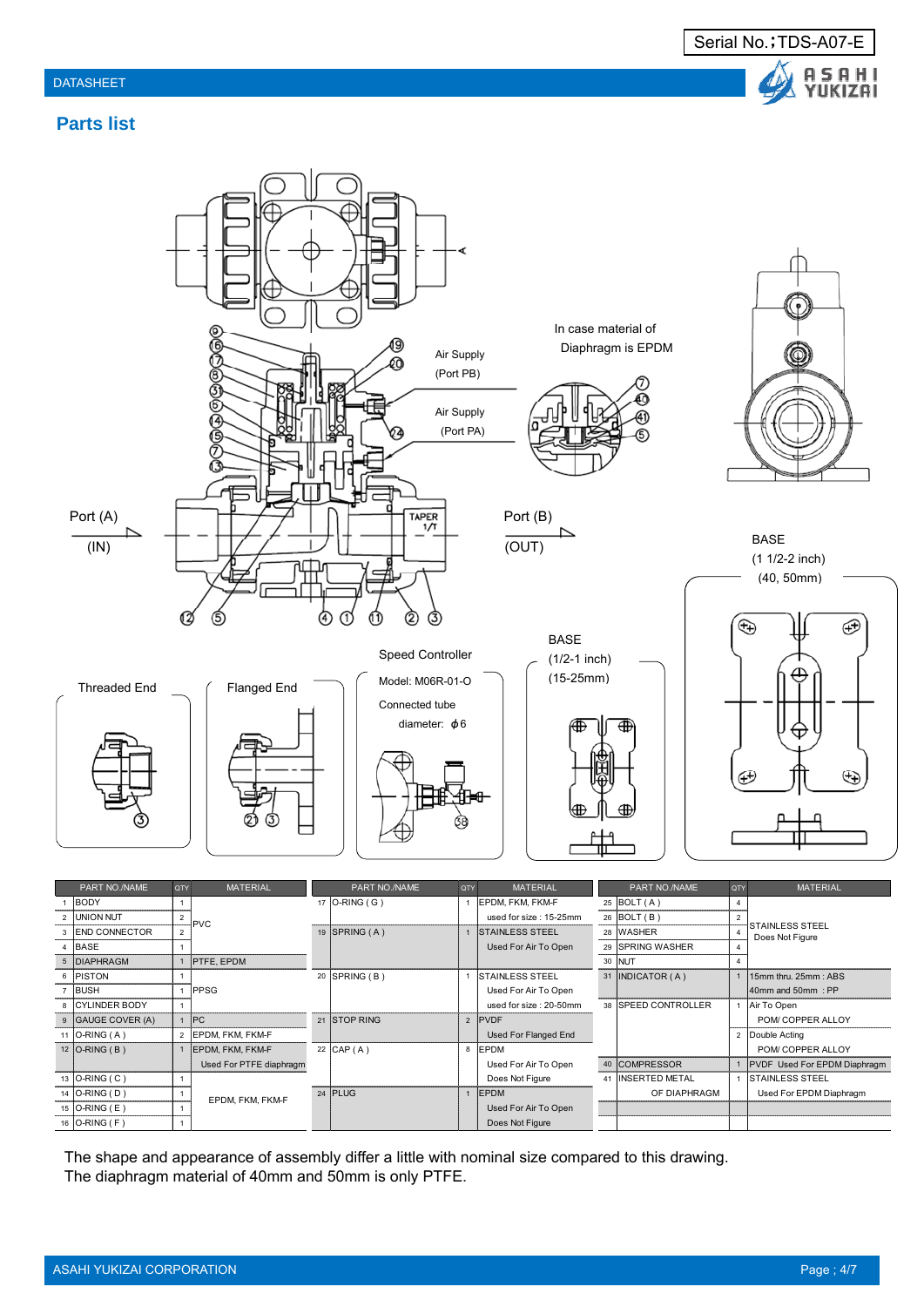**UKIZAI** 

## **Compatible Actuator**

Compact body allows for use in limited piping space.

Excellent open/close durability to with stand more than 1,000,000 cycles of opening and closing.

All-plastic body ensures excellent corrosion resistance.



#### **BASIC SPECIFICATIONS**

| DOUBLE ACTING             |               |               |             |                 |             |                          |  |  |  |  |  |
|---------------------------|---------------|---------------|-------------|-----------------|-------------|--------------------------|--|--|--|--|--|
|                           | 15mm(1/2inch) | 20mm(3/4inch) | 25mm(1inch) | 40mm(1 1/2inch) | 50mm(2inch) | UNIT                     |  |  |  |  |  |
| <b>OPERATING PRESSURE</b> |               | $0.3 - 0.4$   |             |                 |             |                          |  |  |  |  |  |
| <b>AIR CONSUMPTION</b>    | 0.14          | 0.32          |             | 1.24            | 2.19        | NI/OPEN & CLOSE (0.4MPa) |  |  |  |  |  |
| <b>AIR SUPPLY BORE</b>    |               |               |             |                 |             |                          |  |  |  |  |  |

| AIR TO OPEN               |               | UNIT          |             |                 |             |                          |
|---------------------------|---------------|---------------|-------------|-----------------|-------------|--------------------------|
|                           | 15mm(1/2inch) | 20mm(3/4inch) | 25mm(1inch) | 40mm(1 1/2inch) | 50mm(2inch) |                          |
| <b>OPERATING PRESSURE</b> |               | MPa           |             |                 |             |                          |
| <b>AIR CONSUMPTION</b>    | 0.12          | 0.26          |             | 1.02            | 1.78        | NI/OPEN & CLOSE (0.4MPa) |
| <b>AIR SUPPLY BORE</b>    |               |               |             |                 |             |                          |

# **OPTION COMBINATION**

| <b>COMBINATION NO.</b>         |  |  |   |   |
|--------------------------------|--|--|---|---|
| <b>SPEED CONTROLLER</b>        |  |  |   |   |
| <b>FULL OPENING ADJUSTMENT</b> |  |  |   |   |
| <b>INDICATOR</b>               |  |  | ⊚ | ⊚ |

● indicates that the feature is provided as standard.

◎ represents an indicator for full opening adjustment.

\*1 Only applicable to the sizes of 15 to 25 mm.

| <b>OPTION LIST</b>                                 | <b>MANUFACTURER</b> | <b>BASIC SPECIFICATIONS</b> |
|----------------------------------------------------|---------------------|-----------------------------|
| <b>SPEED CONTROLLER</b>                            | <b>IKONAN</b>       |                             |
| <b>WITH FULL OPENING ADJUSTMENT</b>                | IASAHI YUKIZAI      |                             |
| <b>FULL OPENING ADJUSTMENT</b><br>(WITH INDICATOR) | IASAHI YUKIZAI      |                             |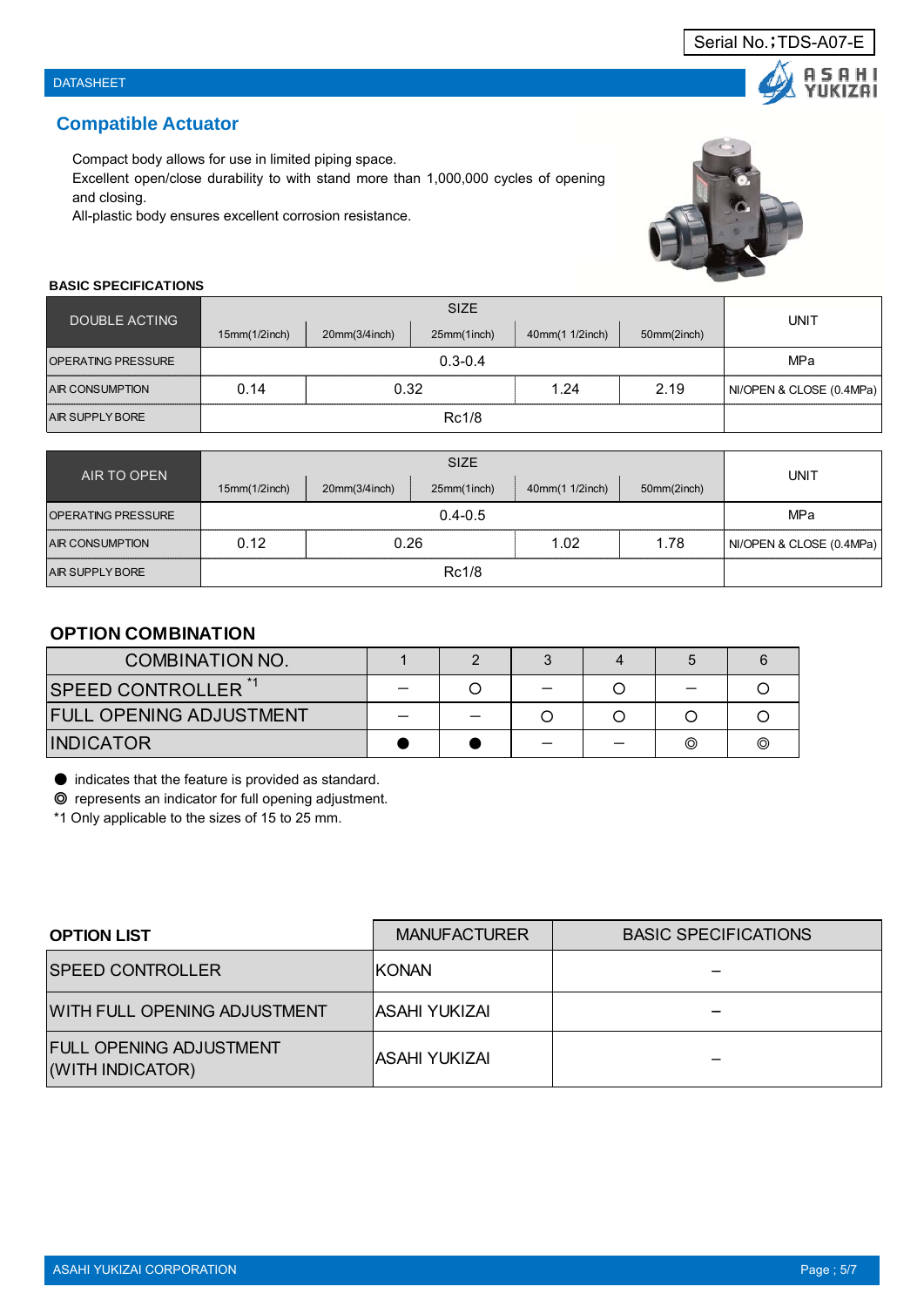# **Cv value for each opening degree**



FULL-OPEN Cv VALUE

| mm                                  | 15  | 20  | 25  | 40   | 50 |
|-------------------------------------|-----|-----|-----|------|----|
| inch                                | 1/2 | 3/4 |     | 11/2 |    |
| <b>FULL-OPEN</b><br><b>Cv VALUE</b> | 4.8 | 8.0 | 9.5 | 26   | 44 |

# **Product weight**

# TYPE 16 AUTOMATIC, PNEUMATIC, TYPE AD Unit : kg

|               | inch           |                | <b>DOUBLE ACTING</b> |               | AIR TO OPEN    |                 |               |  |  |
|---------------|----------------|----------------|----------------------|---------------|----------------|-----------------|---------------|--|--|
| <sub>mm</sub> |                | <b>FLANGED</b> | <b>THREADED</b>      | <b>SOCKET</b> | <b>FLANGED</b> | <b>THREADED</b> | <b>SOCKET</b> |  |  |
| 15            | 1/2            | 0.6            | 0.4                  | 0.4           | 0.7            | 0.5             | 0.4           |  |  |
| 20            | 3/4            | 1.0            | 0.7                  | 0.7           | 1.0            | 0.7             | 0.7           |  |  |
| 25            |                | 1.2            | 0.8                  | 0.8           | 1.3            | 0.8             | 0.8           |  |  |
| 40            | 1/2            | 3.4            | 2.8                  | 2.7           | 3.8            | 3.1             | 3.1           |  |  |
| 50            | $\overline{2}$ | 5.7            | 4.9                  | 4.9           | 6.4            | 5.6             | 5.6           |  |  |